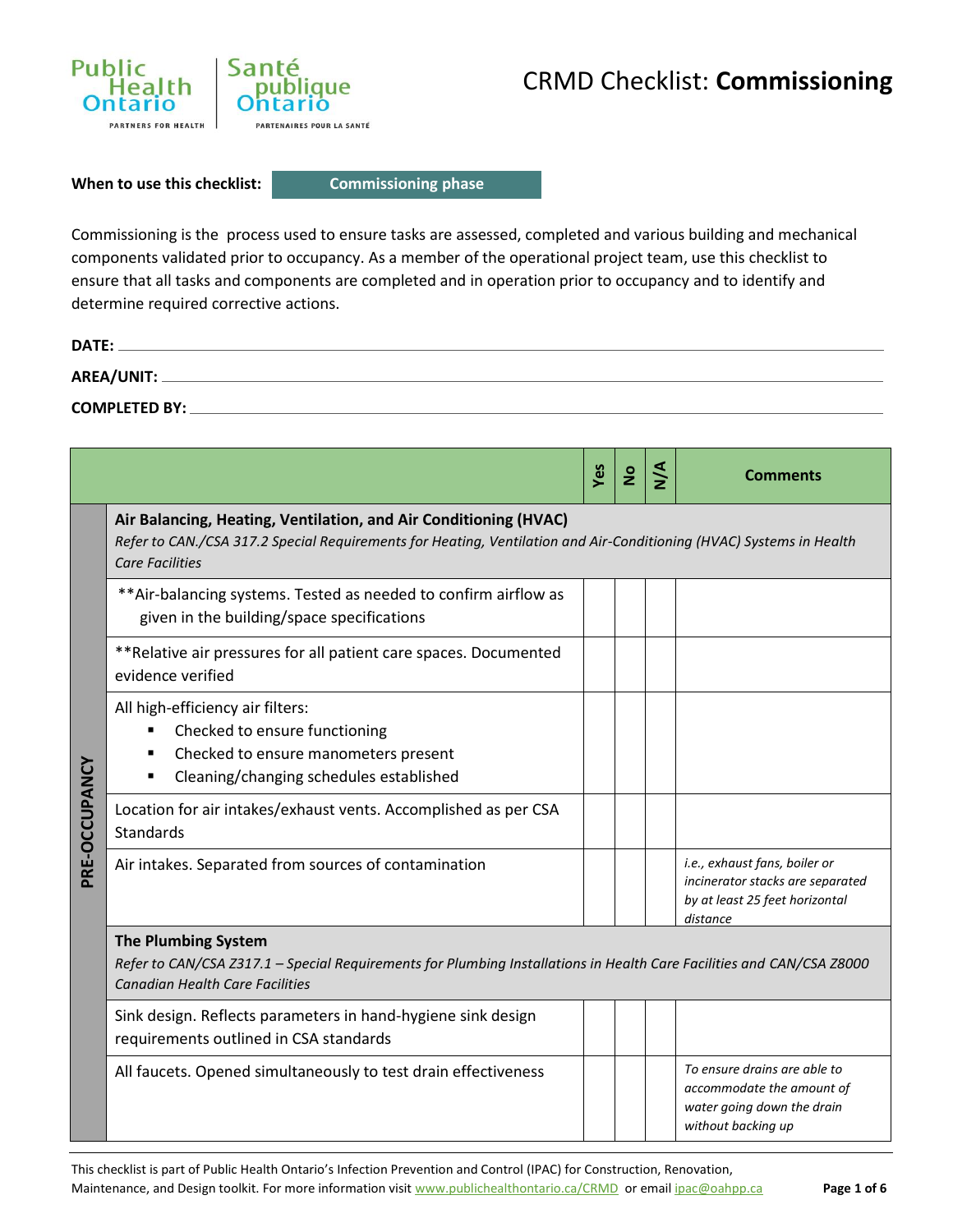|                                                                                                                                                                                                                                                          | Yes | $\overline{2}$ | $\frac{4}{2}$ | <b>Comments</b>                          |  |
|----------------------------------------------------------------------------------------------------------------------------------------------------------------------------------------------------------------------------------------------------------|-----|----------------|---------------|------------------------------------------|--|
| Water supply. Disinfected before put into service                                                                                                                                                                                                        |     |                |               |                                          |  |
| Backflow preventers. Installed on all water supply outlets to<br>prevent backflow of water                                                                                                                                                               |     |                |               | In accordance with CAN/CSA-B64<br>Series |  |
| Traffic Patterns for Patients, Visitors, Staff, Supplies, Equipment, Linen and Waste<br>Further information on the requirements in this section can be found in the CAN/CSA Z8000 Canadian Health Care<br><b>Facilities</b>                              |     |                |               |                                          |  |
| Patient movement. Designed to cause minimal exposures<br>(patient-to-patient and patient-to-visitors)                                                                                                                                                    |     |                |               |                                          |  |
| Clean and sterile supplies and equipment. Transported and stored<br>to prevent cross-contamination                                                                                                                                                       |     |                |               |                                          |  |
| Movement and transport of all wastes. Designed to prevent minimal<br>exposure to patients and visitors                                                                                                                                                   |     |                |               |                                          |  |
| Housekeeping                                                                                                                                                                                                                                             |     |                |               |                                          |  |
| Cleaning and staffing schedules. Established to maintain the area<br>as per Environmental Services Best Practice Guidelines                                                                                                                              |     |                |               |                                          |  |
| Adequate number of:<br>Linen hampers<br>Waste containers for biohazard waste<br>General waste are provided                                                                                                                                               |     |                |               |                                          |  |
| All light pulls/emergency pull cords. Compatible with hospital-<br>grade disinfectants                                                                                                                                                                   |     |                |               |                                          |  |
| <b>Plant Engineering</b>                                                                                                                                                                                                                                 |     |                |               |                                          |  |
| Written schedules and procedures established for routine<br>preventative maintenance of:<br><b>HVAC systems</b><br>٠<br>Cooling towers<br>٠<br>Clinical suctioning systems<br>٠<br>(should be planned but not necessarily completed before<br>occupancy) |     |                |               |                                          |  |

This checklist is part of Public Health Ontario's IPAC for CRMD toolkit.

For more information visit www.publichealthontario.ca/CRMD or email ipac@oahpp.ca. **Page 2 of 6** Page 2 of 6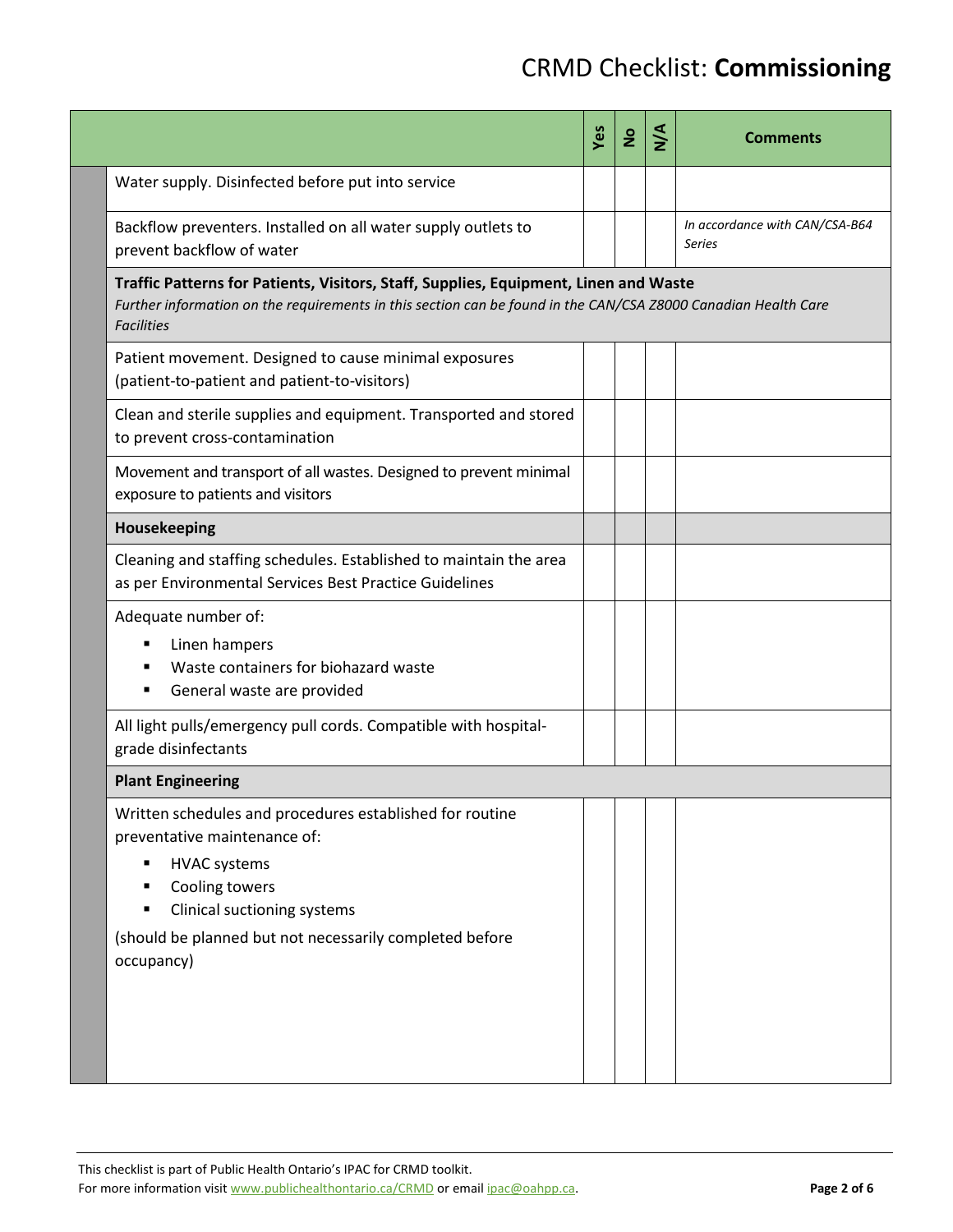|                                                                                                                                                                                                                                                                                                                                                                                                      | Yes | $\overline{z}$ | $\frac{4}{2}$ | <b>Comments</b>                                                                                                       |  |  |
|------------------------------------------------------------------------------------------------------------------------------------------------------------------------------------------------------------------------------------------------------------------------------------------------------------------------------------------------------------------------------------------------------|-----|----------------|---------------|-----------------------------------------------------------------------------------------------------------------------|--|--|
| Architectural<br>Refer to CSA Z8000 Canadian Health Care Facilities                                                                                                                                                                                                                                                                                                                                  |     |                |               |                                                                                                                       |  |  |
| Ceiling, wall and floor surfaces:<br>Properly finished<br>٠<br>Are appropriate to areas and usage (includes finishes)<br>Compatible with hospital-grade disinfectants                                                                                                                                                                                                                                |     |                |               |                                                                                                                       |  |  |
| Pipe and ductwork penetrations. Sealed properly                                                                                                                                                                                                                                                                                                                                                      |     |                |               |                                                                                                                       |  |  |
| Plumbing fixtures, window and door frames, kitchen and work<br>counters. Caulked to the wall or floor surface to prevent water<br>seepage and subsequent mold growth                                                                                                                                                                                                                                 |     |                |               |                                                                                                                       |  |  |
| <b>Mechanical</b><br>Refer to CSA Z8000 Canadian Health Care Facilities and CSA Z317.2 Special Requirements for Heating, Ventilation and Air-<br>Conditioning (HVAC) Systems in Health Care Facilities                                                                                                                                                                                               |     |                |               |                                                                                                                       |  |  |
| Mechanical systems. Equipped and designed to include:<br>Easy access and maintenance, especially with systems<br>needing frequent maintenance or where infection control<br>is a concern<br>System equipment maintenance and repair can be<br>achieved with minimal disruption to patients<br>HVAC systems have the capacity to be isolated into zones<br>to respond to emerging infectious diseases |     |                |               | Examples are airborne isolation<br>rooms, for which particular<br>requirements for HVAC and<br>plumbing systems apply |  |  |
| Hand-hygiene sinks. Wrist blades or foot water-volume controls<br>are properly adjusted                                                                                                                                                                                                                                                                                                              |     |                |               |                                                                                                                       |  |  |
| <b>Electrical</b>                                                                                                                                                                                                                                                                                                                                                                                    |     |                |               |                                                                                                                       |  |  |
| Fans, air handling units, special equipment, etc. identified on<br>electrical circuitry and backup systems                                                                                                                                                                                                                                                                                           |     |                |               |                                                                                                                       |  |  |
| <b>Furniture, Finishes and Surfaces</b>                                                                                                                                                                                                                                                                                                                                                              |     |                |               |                                                                                                                       |  |  |
| Furniture, finishes and surfaces:<br>Promote easy maintenance/repair and cleaning (must<br>withstand facility-approved cleaning and disinfectant<br>products)<br>Do not support microbial growth<br>Non-porous, smooth surfaces<br>Monolithic ceilings (i.e., constructed without fissures,<br>cracks and crevices)                                                                                  |     |                |               |                                                                                                                       |  |  |

This checklist is part of Public Health Ontario's IPAC for CRMD toolkit.

For more information visit www.publichealthontario.ca/CRMD or email ipac@oahpp.ca. **Page 3 of 6** Page 3 of 6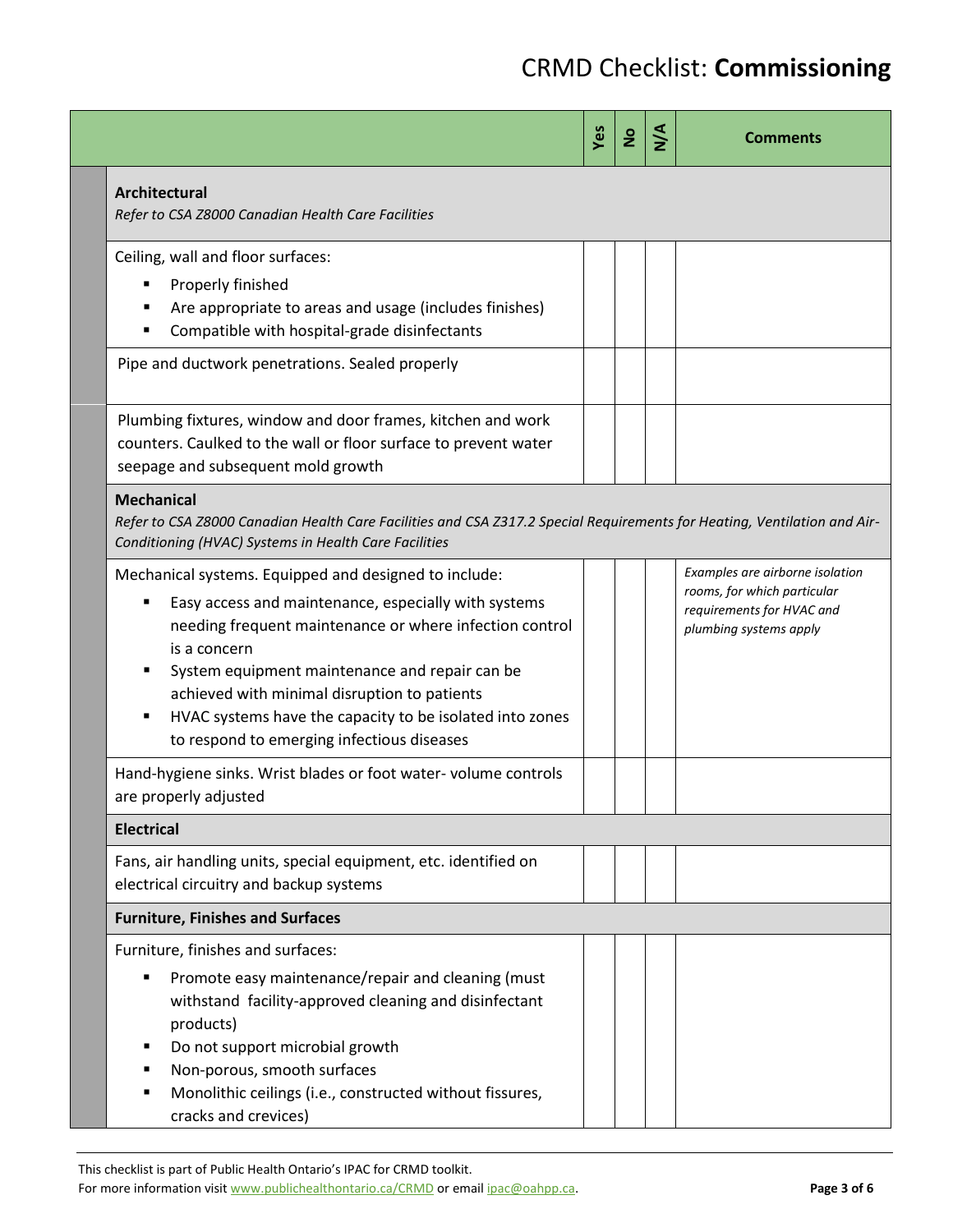|                                                                                                                                                                                                               | Yes | $\frac{1}{2}$ | $\frac{4}{2}$ | <b>Comments</b> |
|---------------------------------------------------------------------------------------------------------------------------------------------------------------------------------------------------------------|-----|---------------|---------------|-----------------|
| Furniture upholstered with impervious material<br>Antimicrobial treated surfaces not used<br>Wall finishes washable<br>In areas where plumbing fixtures are present, wall<br>٠<br>finishes moisture resistant |     |               |               |                 |
| <b>Operational</b>                                                                                                                                                                                            |     |               |               |                 |
| Personnel. Trained to use new equipment related to IPAC (e.g.,<br>macerators, room controls)                                                                                                                  |     |               |               |                 |
| Final project systems and equipment. Reviewed and approved by<br>facility infection- control department                                                                                                       |     |               |               |                 |

# Steps before occupancy

Develop checklists specific to the project for a walk-through just before occupancy. Core IC issues for inclusion are listed below as applicable.

| <b>Stage</b>                                    | <b>Task</b>                                                                                                                                                                                                                                                                 | Yes | $\frac{1}{2}$ | $\frac{4}{2}$ | <b>Comments</b>                                                                                                                                                                                                               |
|-------------------------------------------------|-----------------------------------------------------------------------------------------------------------------------------------------------------------------------------------------------------------------------------------------------------------------------------|-----|---------------|---------------|-------------------------------------------------------------------------------------------------------------------------------------------------------------------------------------------------------------------------------|
| 2 weeks<br>before                               | Processing packs. Used to check steam and gas<br>sterilizers                                                                                                                                                                                                                |     |               |               | Refer to most recent CAN./CSA<br>Z314.3 Effective sterilization in<br>health care facilities by the<br>steam process section 12.3 and<br>CAN./CSA Z314.1 Ethylene oxide<br>sterilizers for health<br>care facilities, Annex A |
| moving into<br>new facility                     | Water temperatures. Verified correct                                                                                                                                                                                                                                        |     |               |               |                                                                                                                                                                                                                               |
|                                                 | Transportation routes for patients, visitors, staff and<br>clean/soiled items. Established                                                                                                                                                                                  |     |               |               |                                                                                                                                                                                                                               |
| 1 week<br>before<br>moving into<br>new facility | **Evaluation of HVAC supplying special areas.<br>Completed. To include:<br>Operating rooms<br>٠<br>Interventional cardiology rooms<br>٠<br><b>Bronchoscopy suites</b><br>٠<br>Airborne-infection isolation (AII) rooms<br>٠<br>Protective isolation rooms<br>$\blacksquare$ |     |               |               |                                                                                                                                                                                                                               |
|                                                 | Airborne isolation rooms. Tested to ensure airflow is<br>negative to the hallway                                                                                                                                                                                            |     |               |               |                                                                                                                                                                                                                               |

This checklist is part of Public Health Ontario's IPAC for CRMD toolkit.

For more information visit www.publichealthontario.ca/CRMD or email ipac@oahpp.ca. **Page 4 of 6** Page 4 of 6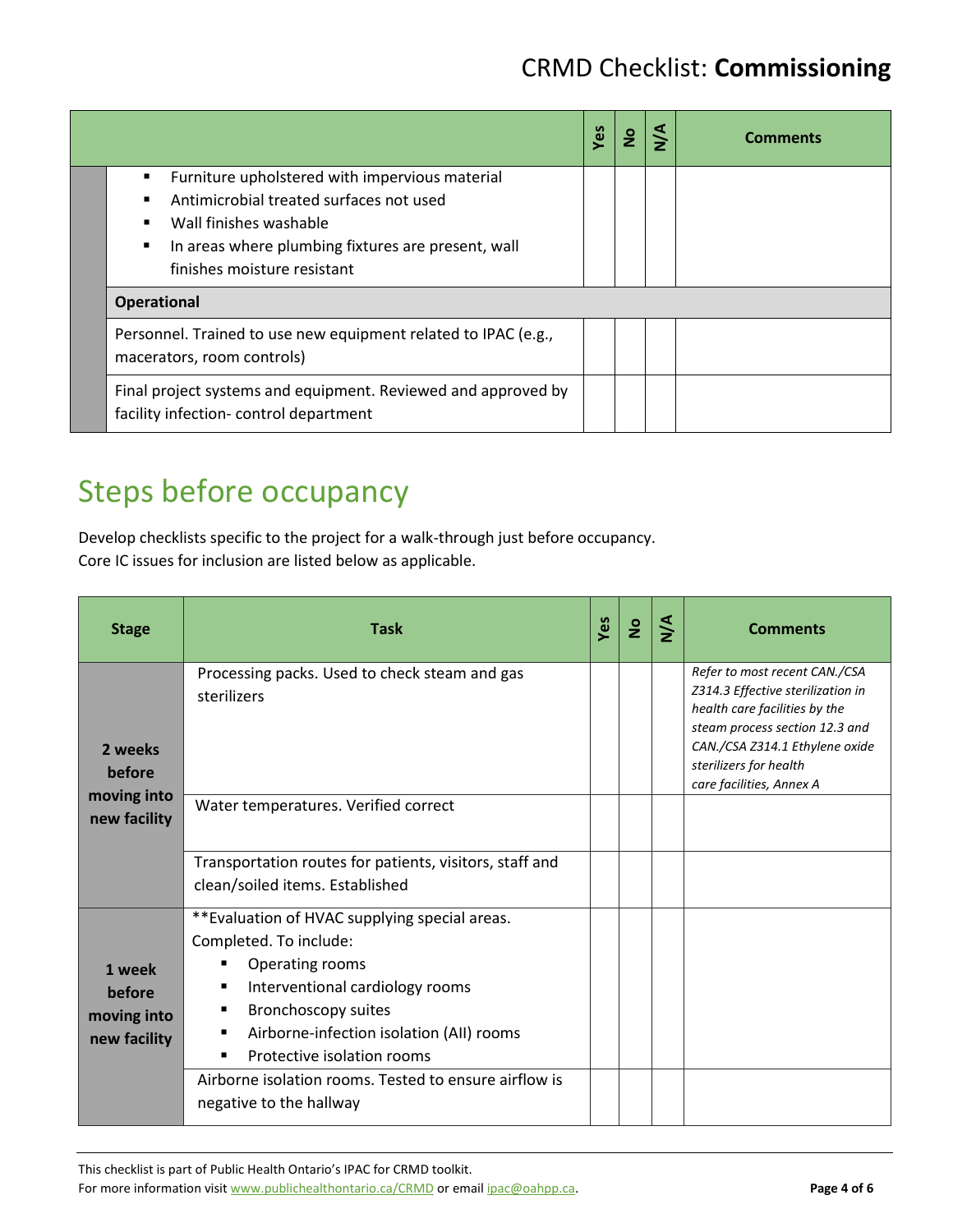| <b>Stage</b> | <b>Task</b>                                                                                                                                                                                                                                                                                                                                         | Yes | $\overline{2}$ | $\frac{4}{2}$ | <b>Comments</b>                                              |
|--------------|-----------------------------------------------------------------------------------------------------------------------------------------------------------------------------------------------------------------------------------------------------------------------------------------------------------------------------------------------------|-----|----------------|---------------|--------------------------------------------------------------|
|              | **Laminar air hoods. Completed for effective<br>operation and functioning according to manufacturer's<br>specifications                                                                                                                                                                                                                             |     |                |               |                                                              |
|              | Aerators removed from faucets in patient-care areas                                                                                                                                                                                                                                                                                                 |     |                |               |                                                              |
|              | Construction debris. Removed and contractors<br>completed their own cleaning                                                                                                                                                                                                                                                                        |     |                |               |                                                              |
|              | Pre occupancy terminal clean and disinfection of area.<br>Completed by Housekeeping department                                                                                                                                                                                                                                                      |     |                |               |                                                              |
|              | Single use towel and soap dispensers. Installed in<br>appropriate locations adjacent to handwashing sinks                                                                                                                                                                                                                                           |     |                |               |                                                              |
|              | Hand hygiene sinks:<br>Approved products installed<br>п<br>Dispensing container properly assembled<br>٠<br>Excess tubing connecting to foot pumps<br>removed<br>Paper towel dispenser properly mounted, filled and<br>dispensing                                                                                                                    |     |                |               | Refer to CSA Z8000 Canadian<br><b>Health Care Facilities</b> |
|              | Location of waste receptacle for paper towels:<br>Waste bins placed closely to hand hygiene sink<br>٠<br>as per CSA Z8000<br>Lidded bins are foot-pedal operated<br>٠<br>Paper-waste receptacles made of corrosion-free<br>material and have wide-mouth design                                                                                      |     |                |               | Refer to CSA Z8000 Canadian<br><b>Health Care Facilities</b> |
|              | PPE and waste receptacle. Readily accessible in patient-<br>care areas                                                                                                                                                                                                                                                                              |     |                |               |                                                              |
|              | Sharps containers:<br>Located at point-of-use<br>Puncture resistant, tamper resistant, leak<br>٠<br>proof and designed so used sharps can be<br>discarded with one hand<br>Clearly identified as biological hazard<br>Have a carrying handle with lid that is securely attached<br>to container and can be closed and locked when<br>container full |     |                |               |                                                              |

*\*\*Objective evidence should be requested from contractor that HVAC is providing air exchanges and filtration as designed, before owner acceptance* 

This checklist is part of Public Health Ontario's IPAC for CRMD toolkit.

For more information visit www.publichealthontario.ca/CRMD or email ipac@oahpp.ca. **Page 5 of 6** Page 5 of 6